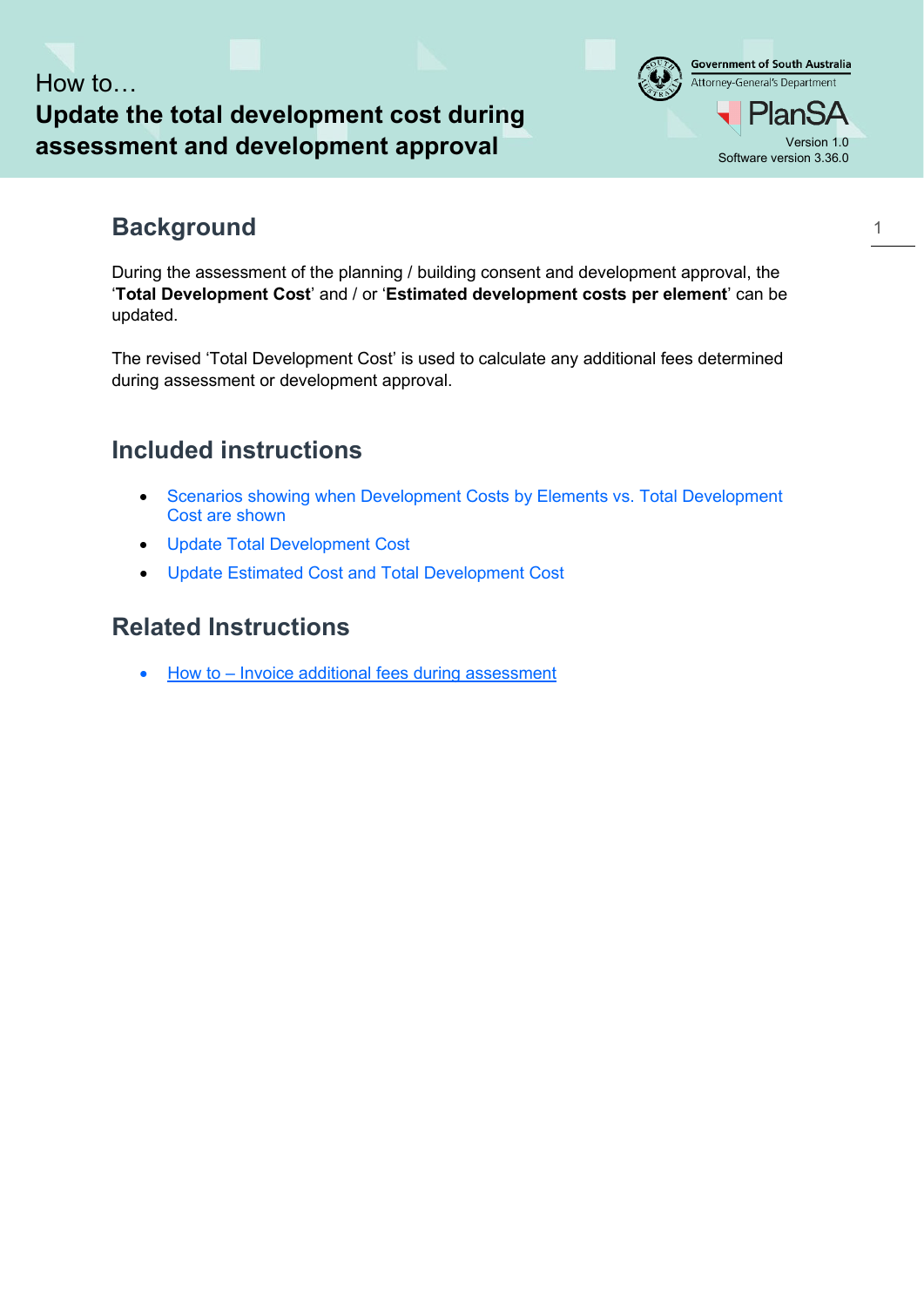# <span id="page-1-0"></span>**Scenarios: when 'Development Costs by Elements' vs. 'Total Development Cost' are shown**

| PLANNING / LAND<br><b>DIVISION</b><br>RELEVANT AUTHORITY | <b>LAND DIVISION</b><br><b>RELEVANT</b><br><b>AUTHORITY</b> | <b>TRANSITIONAL</b><br><b>APPLICATION</b> | <b>BUILDING</b><br><b>RELEVANT</b><br><b>AUTHORITY</b>      | <b>DEVELOPMENT</b><br><b>APPROVAL</b><br><b>COUNCIL</b>                        |
|----------------------------------------------------------|-------------------------------------------------------------|-------------------------------------------|-------------------------------------------------------------|--------------------------------------------------------------------------------|
| Council<br><b>DEVELOPMENT COSTS</b><br><b>BY ELEMENT</b> | <b>NOT APPLICABLE</b>                                       | <b>NOT APPLICABLE</b>                     | Council<br><b>DEVELOPMENT</b><br><b>COSTS BY ELEMENT</b>    | <b>DEVELOPMENT</b><br><b>COSTS BY</b><br><b>ELEMENT</b>                        |
| <b>NOT APPLICABLE</b>                                    | <b>NOT APPLICABLE</b>                                       | <b>PLANNING</b><br><b>GRANTED</b>         | Council<br><b>DEVELOPMENT</b><br><b>COSTS BY ELEMENT</b>    | <b>DEVELOPMENT</b><br><b>COSTS BY</b><br><b>ELEMENT</b>                        |
| <b>Accredited Professional</b><br><b>TOTAL DEV. COST</b> | <b>NOT APPLICABLE</b>                                       | <b>NOT APPLICABLE</b>                     | Council<br><b>DEVELOPMENT</b><br><b>COSTS BY ELEMENT</b>    | <b>DEVELOPMENT</b><br><b>COSTS BY</b><br><b>ELEMENT</b>                        |
| <b>NOT YET SUBMITTED</b><br>(initiated)                  | <b>NOT APPLICABLE</b>                                       | NOT APPLICABLE                            | Council<br><b>DEVELOPMENT</b><br><b>COSTS BY ELEMENT</b>    | <b>DEVELOPMENT</b><br><b>COSTS BY</b><br><b>ELEMENT</b>                        |
| <b>NOT APPLICABLE</b>                                    | <b>NOT APPLICABLE</b>                                       | <b>PLANNING</b><br><b>GRANTED</b>         | <b>Accredited</b><br>Professional<br><b>TOTAL DEV. COST</b> | <b>TOTAL DEV. COST</b>                                                         |
| Council<br><b>TOTAL DEV. COST</b>                        | Council<br><b>TOTAL DEV. COST</b>                           | <b>NOT APPLICABLE</b>                     | <b>Accredited</b><br>Professional<br><b>TOTAL DEV. COST</b> | <b>TOTAL DEV. COST</b>                                                         |
| <b>NOT YET SUBMITTED</b><br>(initiated)                  | <b>NOT APPLICABLE</b>                                       | NOT APPLICABLE                            | <b>Accredited</b><br>Professional<br><b>TOTAL DEV. COST</b> | <b>TOTAL DEV. COST</b>                                                         |
| <b>Accredited Professional</b><br><b>TOTAL DEV. COST</b> | Council<br><b>DEVELOPMENT</b><br><b>COSTS BY ELEMENT</b>    | <b>NOT APPLICABLE</b>                     | NOT APPLICABLE                                              | <b>TOTAL DEV. COST</b>                                                         |
| <b>Accredited Professional</b><br><b>TOTAL DEV. COST</b> | <b>NOT APPLICABLE</b>                                       | <b>NOT APPLICABLE</b>                     | <b>Accredited</b><br>Professional<br><b>TOTAL DEV. COST</b> | <b>TOTAL DEV. COST</b>                                                         |
| Council<br><b>TOTAL DEV. COST</b>                        | <b>NOT APPLICABLE</b>                                       | <b>NOT APPLICABLE</b>                     | <b>NOT YET SUBMITTED</b><br>(initiated)                     | When the relevant<br>authority for<br>building is Council<br>then show         |
| <b>Accredited Professional</b><br><b>TOTAL DEV. COST</b> | NOT APPLICABLE                                              | NOT APPLICABLE                            | <b>NOT YET SUBMITTED</b><br>(initiated)                     | <b>DEVELOPMENT</b><br><b>COSTS</b> otherwise<br>show TOTAL DEV.<br><b>COST</b> |

Software version 3.36.0

**Government of South Australia** Attorney-General's Department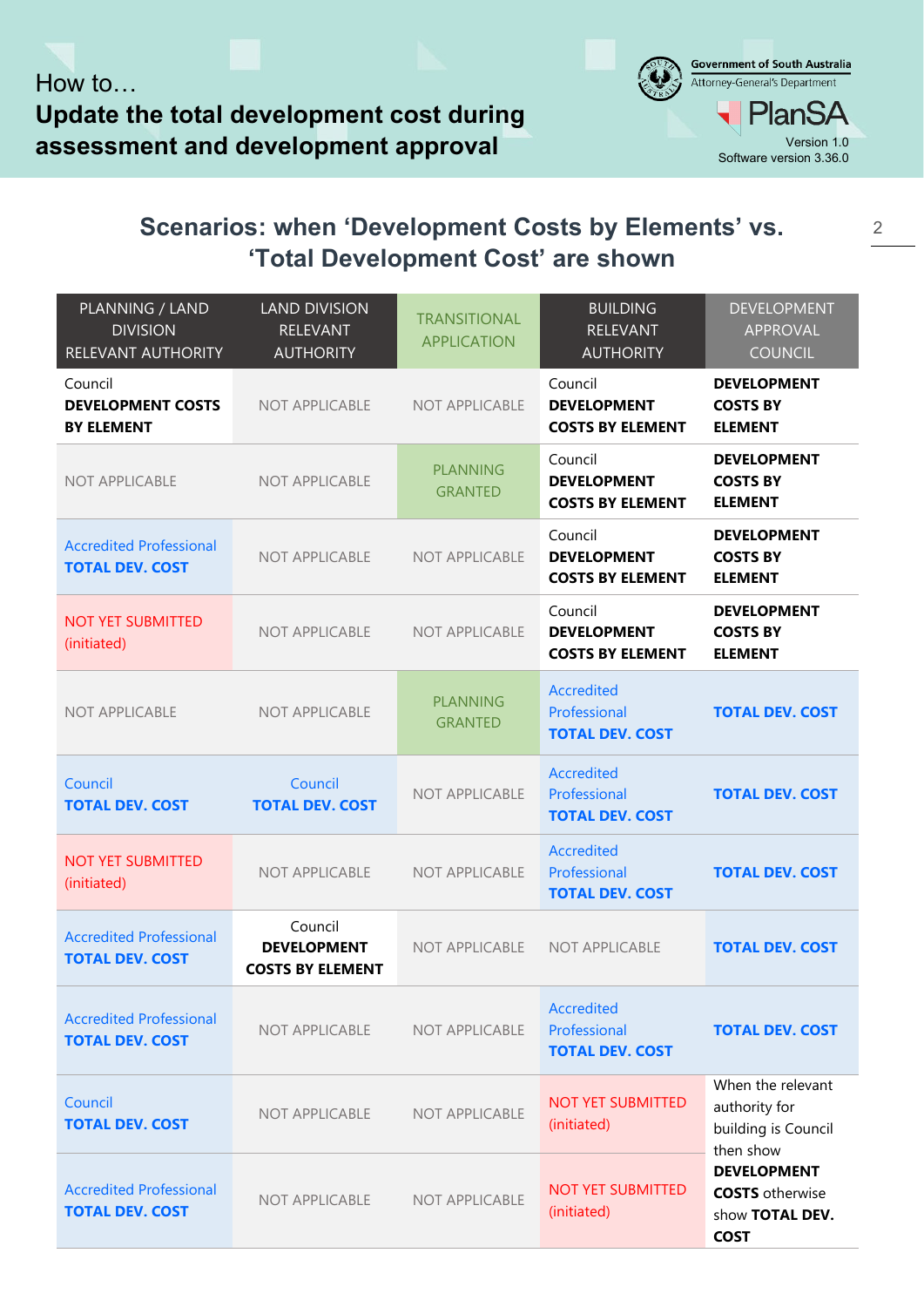How to… **Update the total development cost during assessment and development approval version 1.0** 



## <span id="page-2-0"></span>**Update Total Development Cost**

### **Not Available to Accredited Professionals**

The ability to edit the 'Total Development Cost' is not available to accredited professionals during planning and building assessment.

- 1. Click on the **Fees** tab.
- 2. Expand the **Development Costs** section to view the 'Total Development Cost'.



3. Click on **Edit Total Development Cost**.

| Application: 22000044            | DETERMINE ADDITIONAL FEES   EDIT TOTAL DEVELOPMENT COST |
|----------------------------------|---------------------------------------------------------|
| <b>Related Actions</b><br>Clocks |                                                         |
|                                  | <b>O</b> Help for this section                          |

- 4. Type in the new Total Development Cost amount.
- 5. Click **SAVE** to update.

| <b>Edit Development Costs</b>                           |             |
|---------------------------------------------------------|-------------|
| <b>Total Development Cost (excluding fit-out costs)</b> |             |
| \$285,000                                               |             |
| CANCEL                                                  | <b>SAVE</b> |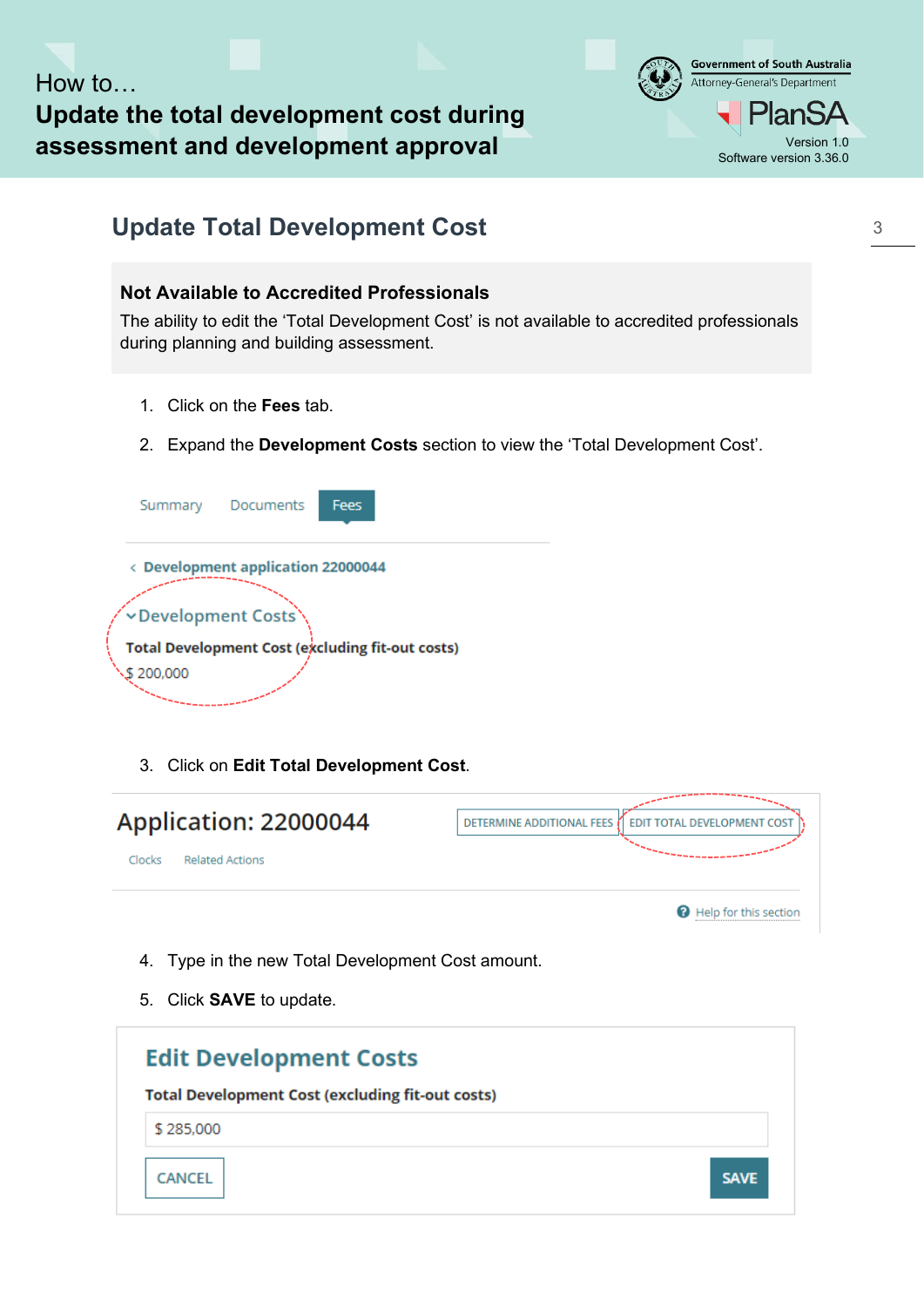How to… **Update the total development cost during assessment and development approval** Version 1.0

6. Expand the **Development Costs** to view the updated/new 'Total Development Cost'.



Software version 3.36.0

**Government of South Australia** Attorney-General's Department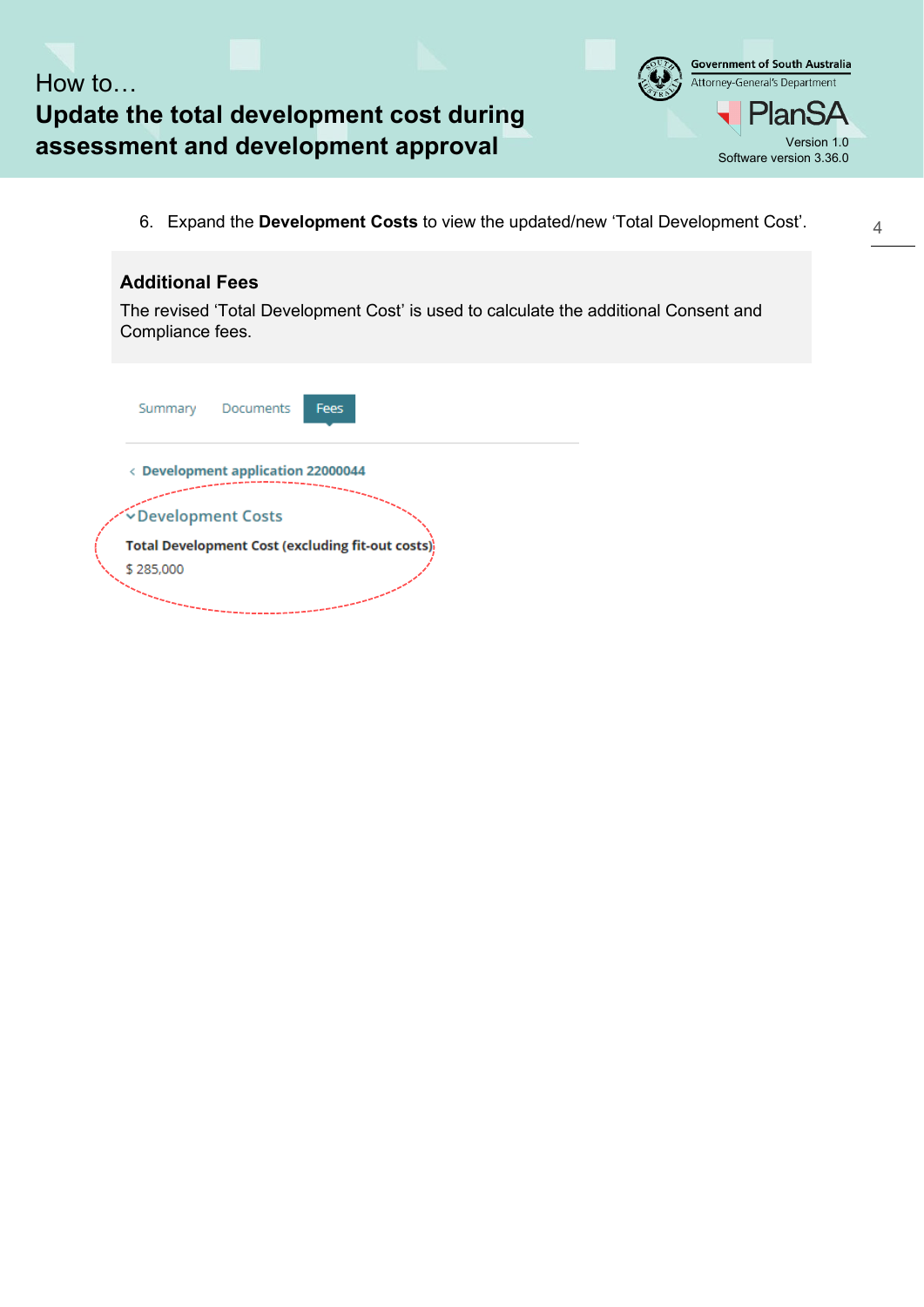

# <span id="page-4-0"></span>**Update Estimated Cost and Total Development Cost**

### **Additional Fees**

The revised 'Total Development Cost' is used to calculate the additional Consent and Compliance fees.

Unlike during verification, the estimated development cost will not be referenced if additional 'building assessment' fees is charged – however, if this does occur, the statutory amount will need to be manually calculated.

- 1. Click on the **Fees** tab.
- 2. Expand the **Development Costs** section to view the 'development costs by element'.

|  | Summary Documents Fees           |  |  |
|--|----------------------------------|--|--|
|  | Development application 21003089 |  |  |

| <b>Personnelle application Electronic</b><br>Development Costs) |                                                                                        |                                |
|-----------------------------------------------------------------|----------------------------------------------------------------------------------------|--------------------------------|
| <b>Planning Element</b>                                         | Estimated Development Cost (excluding fit-out costs)                                   | <b>Building Classification</b> |
| New housing                                                     | \$0                                                                                    | Not Applicable                 |
|                                                                 | Total Development Cost (excluding fit-out costs)*                                      |                                |
|                                                                 | \$400,000                                                                              |                                |
|                                                                 | The total of the estimated development costs must equal the Total<br>Development Cost. |                                |

3. Click on **Edit Total Development Cost**.

| Application: 21003089  | DETERMINE ADDITIONAL FEES<br><b>I EDIT TOTAL DEVELOPMENT COST</b> |
|------------------------|-------------------------------------------------------------------|
| <b>Related Actions</b> |                                                                   |
|                        | <b>B</b> Help for this section                                    |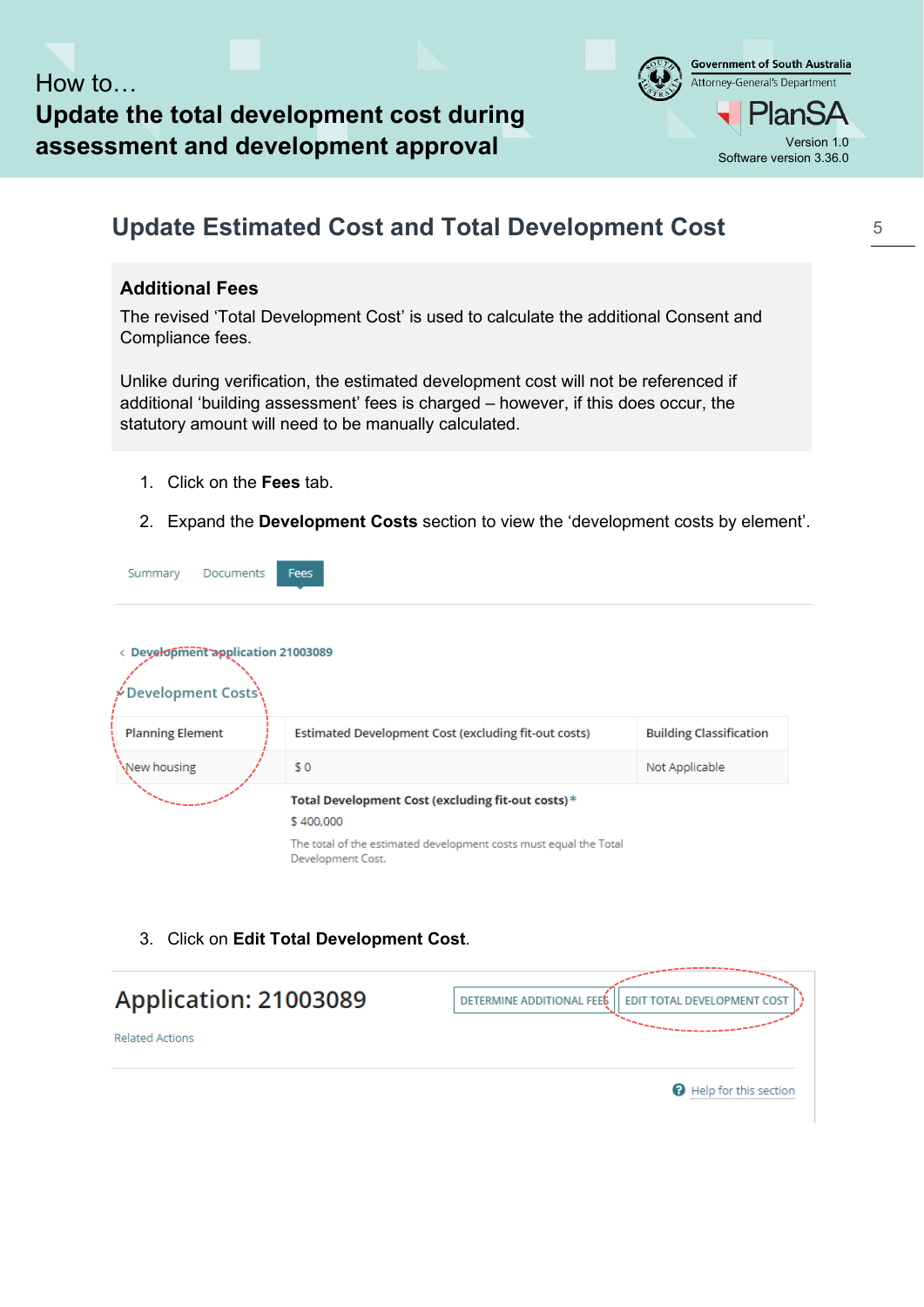



4. Leave the default **Estimated Development Cost** or type over amount (as required), e.g. \$400,000 to equal the total development cost.

#### **Warning Message:**

#### **Development Cost different to the total estimated development cost**

If the 'Estimated Development Cost' and 'Total Development Cost' amounts do not match, a 'Development Cost message' will appear and the SAVE button disabled until both totals are corrected to match.

| G<br>Building Assessment - Class 1, Class 2-9 or Class 10. | Note: Remember, before determining additional fee(s) for updates made to the estimated development cost refund the fee(s) paid for                                                                                             |                                |
|------------------------------------------------------------|--------------------------------------------------------------------------------------------------------------------------------------------------------------------------------------------------------------------------------|--------------------------------|
| <b>Planning Element</b>                                    | Estimated Development Cost (excluding fit-<br>out costs)                                                                                                                                                                       | <b>Building Classification</b> |
| New housing                                                | \$425,000                                                                                                                                                                                                                      | Not Applicable                 |
|                                                            | <b>Total Development Cost (excluding fit-out</b><br>costs)                                                                                                                                                                     |                                |
|                                                            | \$400,000                                                                                                                                                                                                                      |                                |
|                                                            | The total of the estimated development costs<br>must equal the Total Development Cost.                                                                                                                                         |                                |
|                                                            | Development Cost: The entered development cost is less than the total estimated development cost. Adjust the 'What do you want to do' development cost or update the proposed total development cost or update the proposed to |                                |

5. Type in the **Total Development Cost** (as required) with the new amount and **SAVE** to update.

| $\bullet$<br>Building Assessment - Class 1, Class 2-9 or Class 10. | Note: Remember, before determining additional fee(s) for updates made to the estimated development cost refund the fee(s) paid for |                                |
|--------------------------------------------------------------------|------------------------------------------------------------------------------------------------------------------------------------|--------------------------------|
| <b>Planning Element</b>                                            | Estimated Development Cost (excluding fit-<br>out costs)                                                                           | <b>Building Classification</b> |
| New housing                                                        | \$425,000                                                                                                                          | Not Applicable                 |
|                                                                    | <b>Total Development Cost (excluding fit-out</b><br>costs)                                                                         |                                |
|                                                                    | \$425,000                                                                                                                          |                                |
|                                                                    | The total of the estimated development costs<br>must equal the Total Development Cost.                                             |                                |
| <b>CANCEL</b>                                                      |                                                                                                                                    | <b>SAVE</b>                    |